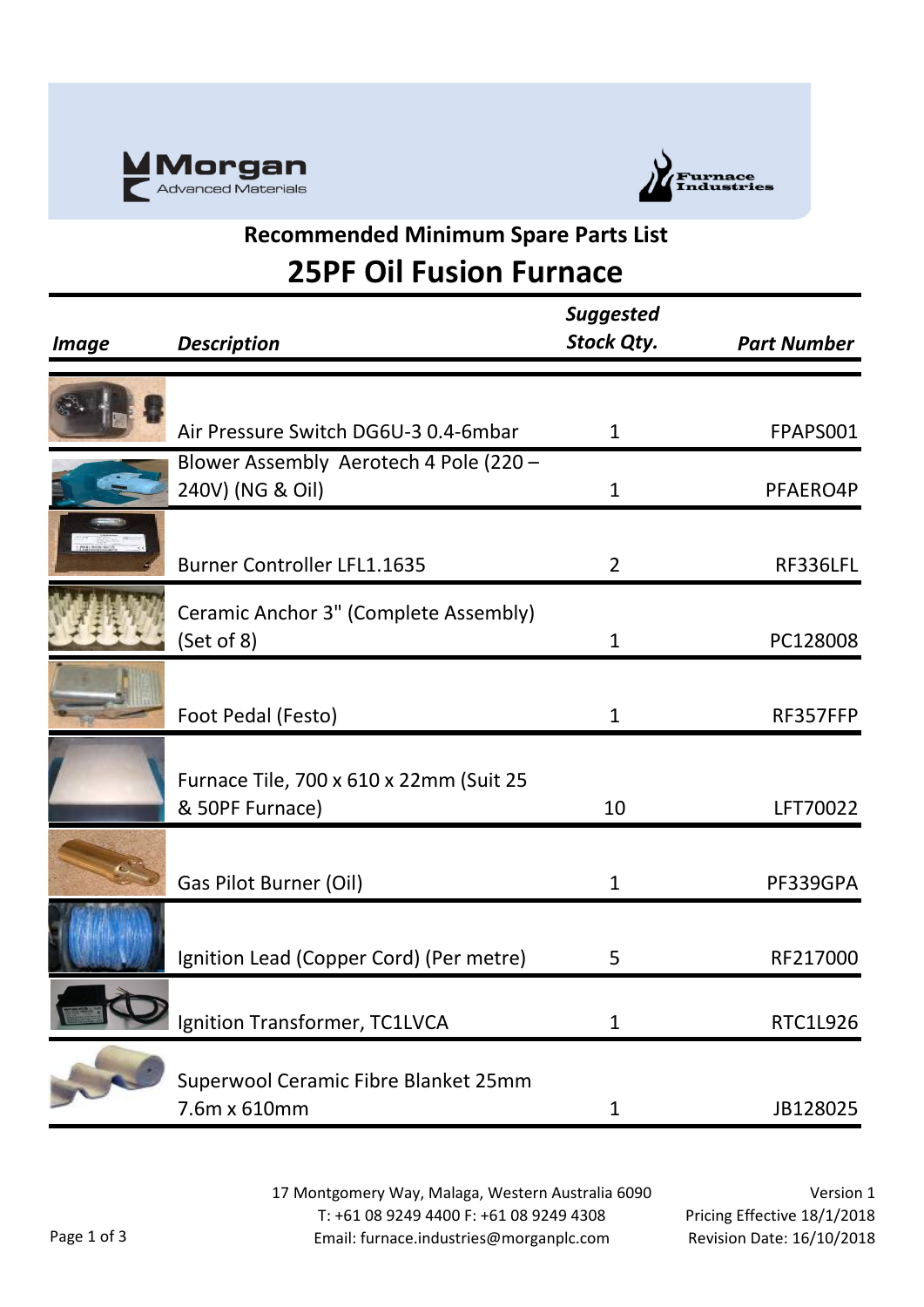



### **Recommended Minimum Spare Parts List 25PF Oil Fusion Furnace**

|                     |                                     | <b>Suggested</b>  |                    |
|---------------------|-------------------------------------|-------------------|--------------------|
| <i><b>Image</b></i> | <b>Description</b>                  | <b>Stock Qty.</b> | <b>Part Number</b> |
|                     |                                     |                   |                    |
|                     | Oil Nozzle Burner 1.5 GPH @45 Deg.  | 4                 | RF335NZA           |
|                     | Oil Pressure Gauge                  | $\mathbf{1}$      | <b>PF334OPG</b>    |
|                     | Oil Pump Assembly (Excluding Motor) | 1                 | RF332SOP           |
|                     | Oil Solenoid                        | $\overline{2}$    | <b>RF333OSD</b>    |
|                     | Spark Plug (Igniter) (NG & Oil)     | $\overline{2}$    | RF338SPI           |
| <b>ALEMETHAWITA</b> | Speed Controller ABB 0.75KW         | $\mathbf{1}$      | <b>RF37775C</b>    |
|                     | Temperature Controller RKC100CB     | 1                 | RF381RKC           |
|                     | Thermocouple Element, Type K. 310mm | 6                 | PF201FF1           |
|                     | Thermocouple Head (1/2")            | $\mathbf{1}$      | RJB35TCH           |
|                     | Thermocouple Sheath (Inconel)       | 4                 | <b>PF203FF2</b>    |

17 Montgomery Way, Malaga, Western Australia 6090 T: +61 08 9249 4400 F: +61 08 9249 4308 Email: furnace.industries@morganplc.com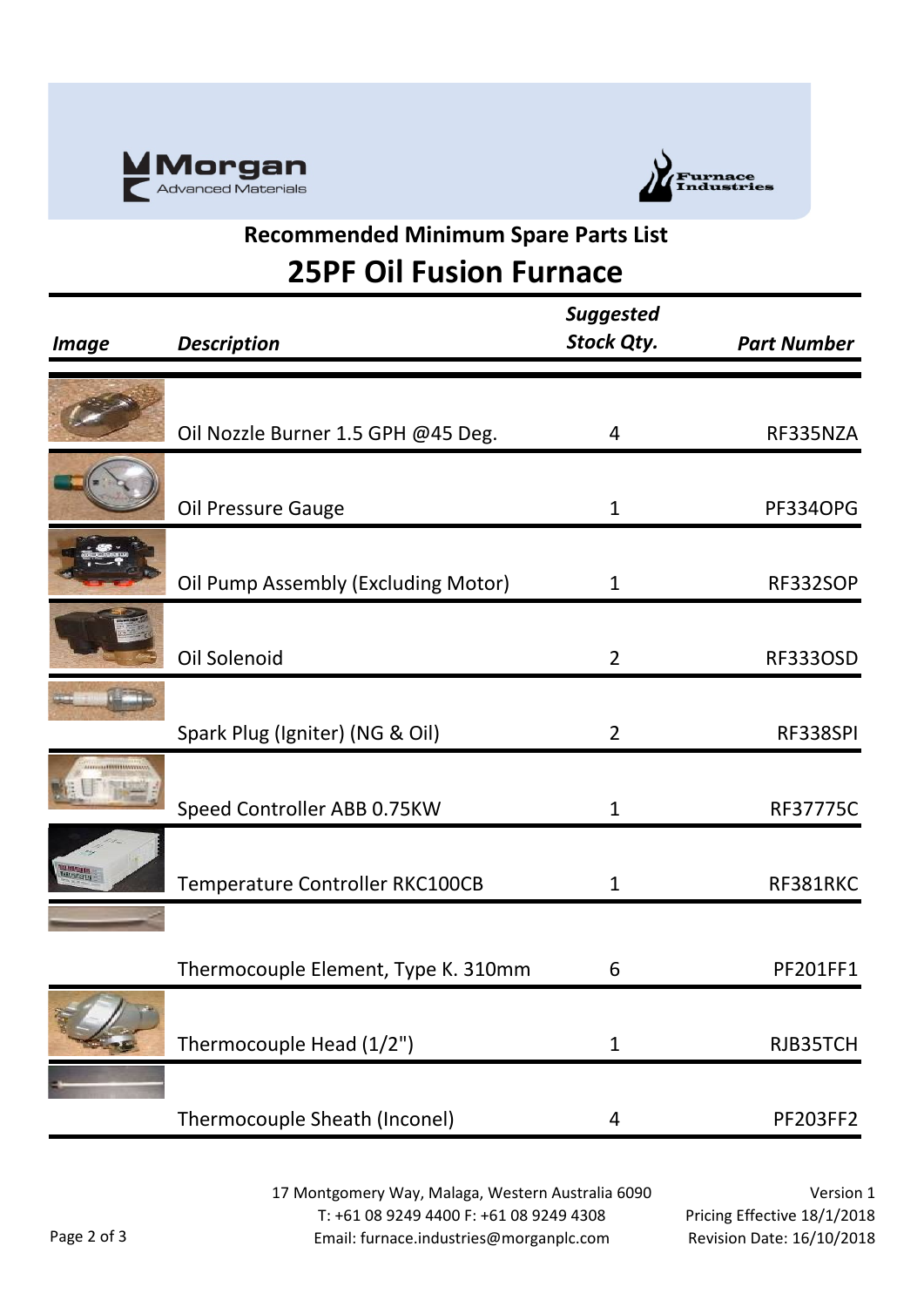



#### **Recommended Minimum Spare Parts List 25PF Oil Fusion Furnace**

| <i><b>Image</b></i> | <b>Description</b>                 | <b>Suggested</b><br><b>Stock Qty.</b> | <b>Part Number</b> |
|---------------------|------------------------------------|---------------------------------------|--------------------|
|                     |                                    |                                       |                    |
|                     | U.V. Amp Meter                     |                                       | RF373UVA           |
|                     |                                    |                                       |                    |
|                     | U.V. Cell, (Flame Detector) QRA.2  | 4                                     | <b>RF204FF3</b>    |
|                     | Parts Packaging & ISPM15 Certified |                                       |                    |
|                     | <b>Wood Crate</b>                  |                                       | <b>ZZPCRATE</b>    |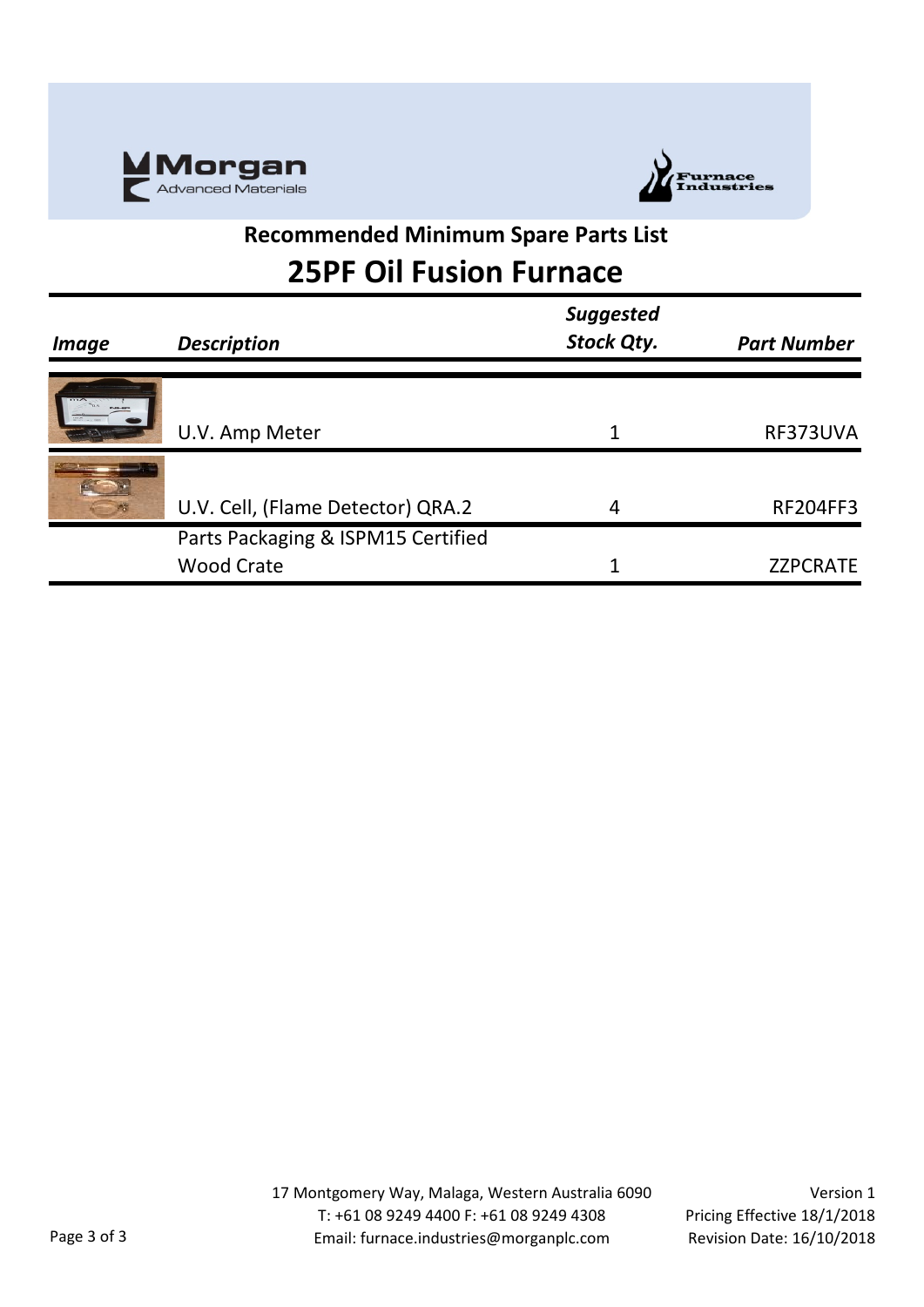



## **Recommended Minimum Spare Parts List 25PF Oil Fusion Furnace CANADA**

| <i><b>Image</b></i> | <b>Description</b>                                         | <b>Suggested</b><br><b>Stock Qty.</b> | <b>Part Number</b> |
|---------------------|------------------------------------------------------------|---------------------------------------|--------------------|
|                     | Air Pressure Switch Honeywell<br>C6097A1004                | $\mathbf 1$                           | <b>RFAPSHON</b>    |
|                     | Aero-Tech 110v Baldur Motor Comb Air<br>Fan                | 1                                     | <b>RFBALDMR</b>    |
|                     | Burner Controller, LFL 1.635 110 Volt                      | $\overline{2}$                        | RF110LFL           |
|                     | Ceramic Anchor 3" (Complete Assembly)<br>(Set of 8)        | $\mathbf{1}$                          | PC128008           |
|                     | Foot Pedal (Festo)                                         | 1                                     | RF357FFP           |
|                     | Furnace Tile, 700 x 610 x 22mm (Suit 25<br>& 50PF Furnace) | 10                                    | LFT70022           |
|                     | Gas Pilot Burner (Oil)                                     | 1                                     | PF339GPA           |
|                     | Ignition Lead (Copper Cord) (Per metre)                    | 5                                     | RF217000           |
|                     | Ignition Transformer TZI7 5-20/33R                         | 1                                     | RFITTZ17           |

17 Montgomery Way, Malaga, Western Australia 6090 T: +61 08 9249 4400 F: +61 08 9249 4308 Email: furnace.industries@morganplc.com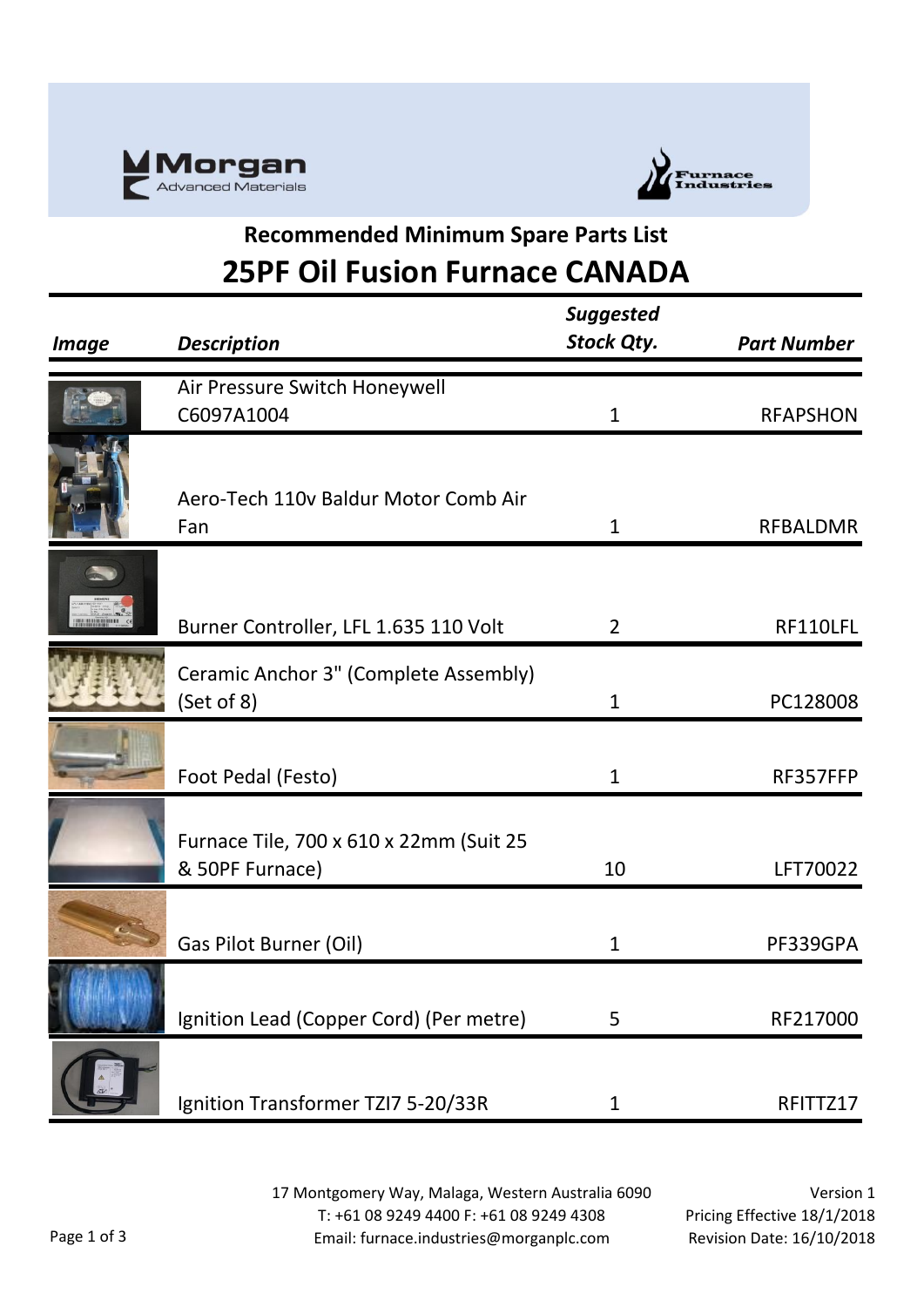



## **Recommended Minimum Spare Parts List 25PF Oil Fusion Furnace CANADA**

| <b>Image</b>    | <b>Description</b>                   | <b>Suggested</b><br><b>Stock Qty.</b> | <b>Part Number</b> |
|-----------------|--------------------------------------|---------------------------------------|--------------------|
|                 |                                      |                                       |                    |
|                 | Superwool Ceramic Fibre Blanket 25mm |                                       |                    |
|                 | 7.6m x 610mm                         | $\mathbf{1}$                          | JB128025           |
|                 | Oil Nozzle Burner 1.5 GPH @45 Deg.   | 4                                     | RF335NZA           |
|                 | Oil Pressure Gauge                   | $\mathbf{1}$                          | <b>PF334OPG</b>    |
|                 | Oil Pump Assembly (Excluding Motor)  | $\mathbf{1}$                          | RF332SOP           |
|                 | Oil Solenoid                         | $\overline{2}$                        | <b>RF333OSD</b>    |
|                 | Spark Plug (Igniter) (NG & Oil)      | $\overline{2}$                        | RF338SPI           |
| nnen<br>Biskabi | Temperature Controller RKC100CB      | 1                                     | RF381RKC           |
|                 | Thermocouple Element, Type K. 310mm  | 6                                     | PF201FF1           |
|                 | Thermocouple Head (1/2")             | $\mathbf{1}$                          | RJB35TCH           |
|                 | Thermocouple Sheath (Inconel)        | 4                                     | <b>PF203FF2</b>    |

17 Montgomery Way, Malaga, Western Australia 6090 T: +61 08 9249 4400 F: +61 08 9249 4308 Email: furnace.industries@morganplc.com